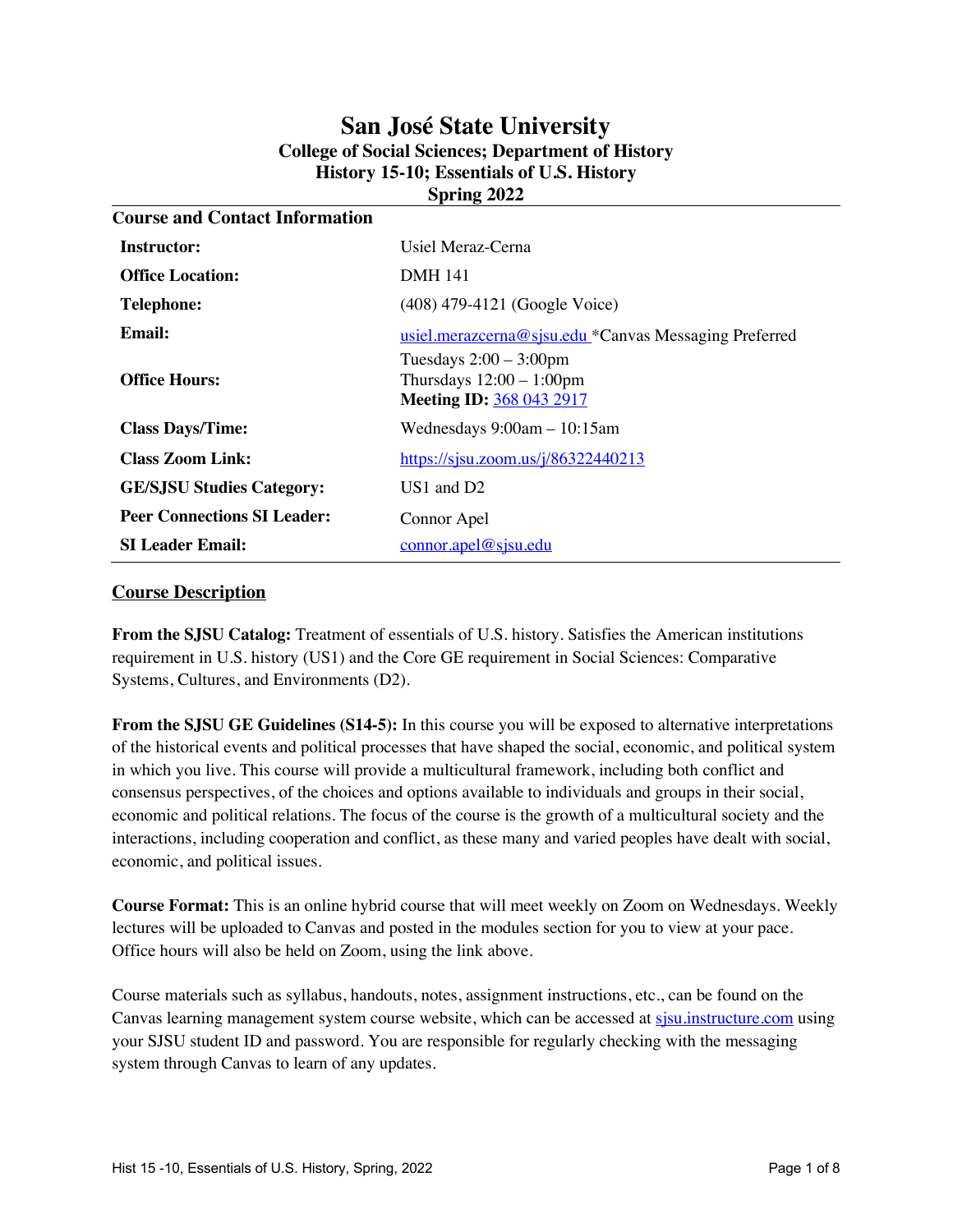# **Required Texts/Readings**

## **Course Textbook**

- Locke, Joseph and Wright, Ben, eds. *The American Yawp*, Stanford, CA: Stanford University Press, 2018.
	- o Available at: www.americanyawp.com
	- o This textbook is a **FREE,** online U.S. history textbook, written collaboratively by scholars and published by Stanford University for college-level history courses.

## **Other Course Readings**

- Douglass, Frederick, *Narrative of the Life of Frederick Douglass, An American Slave*, *Written by Himself*, Boston: Antislavery Society, 1849.
	- o **Available at no cost from the Library of Congress website: https://www.loc.gov/item/82225385/**
- A selection of primary historical texts will also be provided on Canvas.

## **Peer Connections**

**Connor Apel** is assigned to serve as the Supplemental Instruction Leader for this course. As SI Leader, Connor will host regular SI sessions to review course material. Attendance is optional but highly recommended. Peer Connections provides free tutoring and mentoring. Visit peerconnections.sjsu.edu or email peerconnections@sjsu.edu for more information.

## **Course Goals**

- **CG 1:** Courses in American Institutions should meet one or more of the following requirements: U.S. History, U.S. Constitution, and California Government. Students enrolled in these courses should be exposed to alternative interpretations of historical events and political processes that have shaped the social, economic, and political systems in which we live.
- **CG 2:** Courses in American Institutions will provide a multicultural framework, including both conflict and consensus perspectives, of the choices and options available to individuals and groups in their social, economic, and political relations. The focus of the courses in the growth of a multicultural society and the interactions including cooperation and conflict, as these many and varied peoples have dealt with social, economic, and political issues.
- **CG 3:** Social Science sources should increase the student's understanding of human behavior and social interaction in the context of value systems, economic structures, political institutions, social groups, and natural environments.

**GE Learning Outcomes (GELO):** Upon successful completion of this GE course, students will be able to:

- **GELO 1 (US1):** Describe the principal events, developments, ideas, politics, and international relations in all the territories now in the United States from the beginnings of this society until the present. While considering these topics, students will be asked to analyze certain subtopics.
	- o *Assessed by multiple-choice and essay exams, and written analyses on primary sources.*
- **GELO 2 (D2):** Place contemporary developments in cultural, historical, environmental, and spatial contexts.
	- o *Assessed by written analyses on primary sources, and quizzes on the reading.*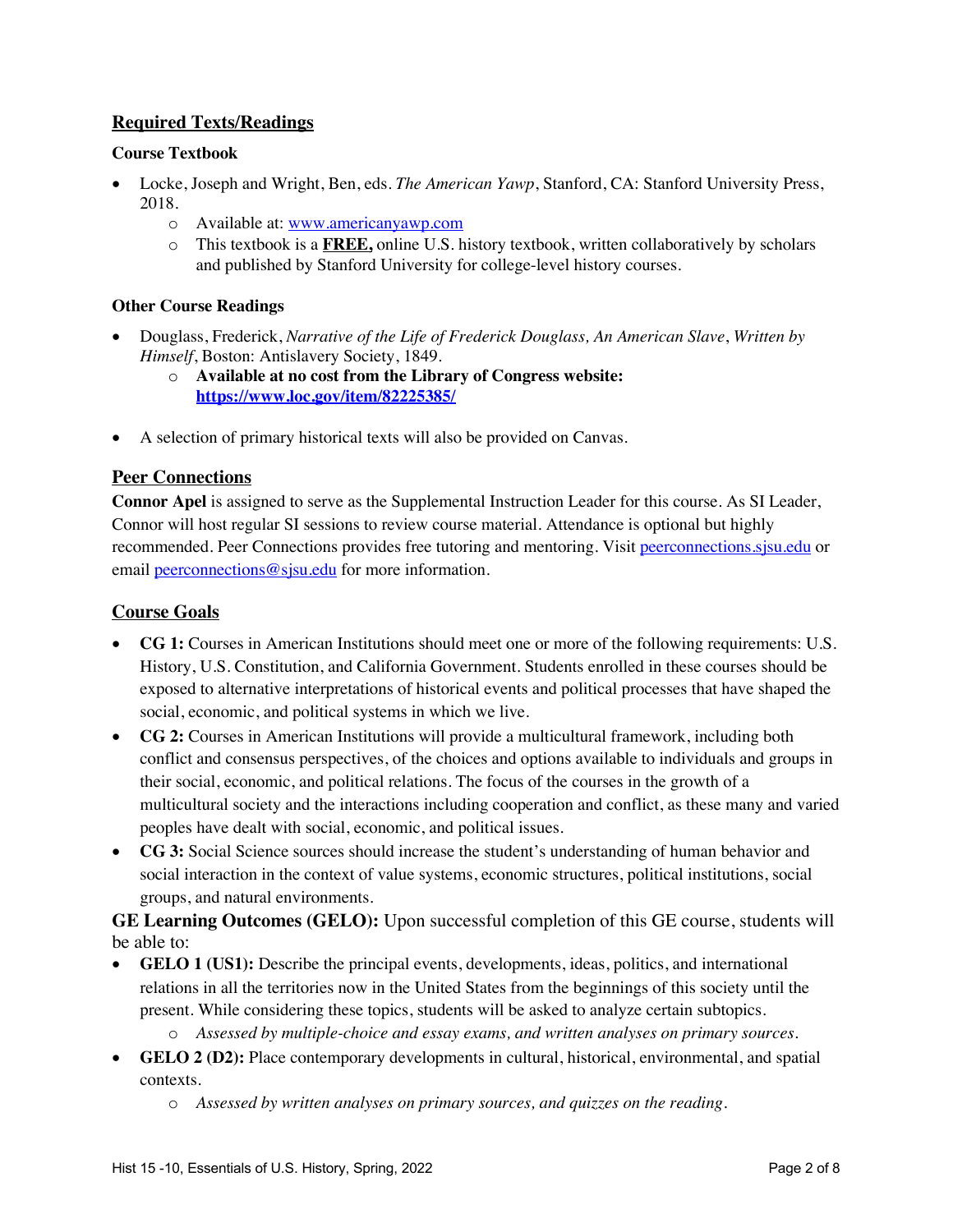- **GELO 3 (D2):** Identify the dynamics of ethnic, cultural, gender/sexual, age-based, class, regional, national, transnational, and global identities and the similarities, differences, linkages, and interactions between them.
	- o *Assessed by quizzes on the reading, written analyses on primary sources, multiple-choice and essay exams.*
- **GELO 4 (D2):** Evaluate social science information, draw on different points of view, and formulate applications appropriate to contemporary social issues.
	- o *Assessed by written analyses on primary sources, book activity, quizzes on the reading, multiple-choice and essay exams.*
- **GELO 5 (D2):** Compare and contrast two or more ethnic groups, cultures, regions, nations, or social systems in the context of U.S. history.
	- o *Assessed by written analyses on primary sources, quizzes on the reading, multiple-choice and essay exams.*

**Course Learning Outcomes (CLO):** Upon successful completion of this course, students will be able to:

- **CLO 1:** Distinguish between primary and secondary materials and decide when to use each. Assessed by written analyses on primary sources, and in-class activity.
- **CLO 2:** Develop a methodological practice of sifting, analyzing, ordering, synthesizing, and interpreting evidence. Assessed by written analyses on primary sources, and multiple-choice and essay exams.
- **CLO 3:** Identify and summarize other scholars' historical arguments. Assessed by in-class polls, quizzes on the reading, and multiple-choice and essay exams.
- **CLO 4:** Apply historical knowledge and analysis to contribute to contemporary social dialogue. Assessed by in-class polls, written analyses on primary sources, and class activities.
- **CLO 5:** Generate a historical argument that is reasoned and based on historical evidence selected, arranged, and analyzed. Assessed by written analyses on primary sources and multiple-choice and essay exams.
- **CLO 6:** Read the history text, study and take notes and then apply the knowledge in class. Assessed by in-class activities, multiple-choice and essay exams.

# **Other Technology Requirements / Equipment / Material**

Students are required to have an electronic device (laptop, desktop or tablet) with a camera and built-in microphone. Students are responsible for ensuring that they have access to reliable Wi-Fi during tests. If students are unable to have reliable Wi-Fi, they must inform the instructor, as soon as possible or at the latest one week before the test date to determine an alternative.

- If you need help acquiring a device to complete your coursework, you may find support here: https://www.sjsu.edu/it/services/academic-tech/equipment-loaning/index.php
- Install the Zoom software on your device. https://sjsu.zoom.us/download
- You can find other tech support and resources at https://www.sjsu.edu/ecampus/ and https://www.sjsu.edu/workanywhere/
- See Learn Anywhere website for current Wi-Fi options on campus. https://www.sjsu.edu/learnanywhere/equipment/index.php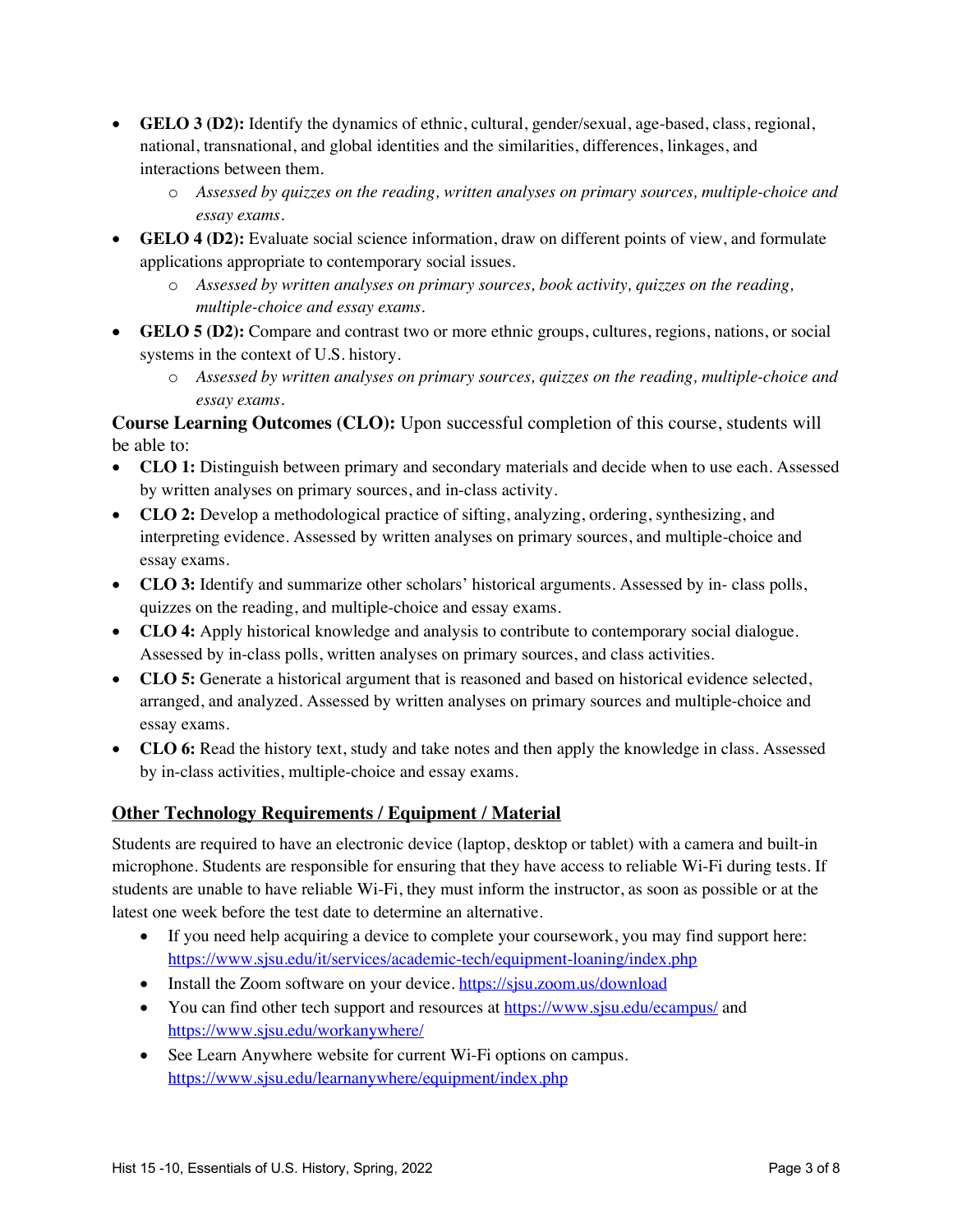## **Course Requirements and Assignments**

Success in this course is based on the expectation that students will spend, for each unit of credit, a minimum of 45 hours over the length of the course (normally three hours per unit per week) for instruction, preparation/studying, or course related activities, including but not limited to internships, labs, and clinical practica. Other course structures will have equivalent workload expectations as described in the syllabus.

## **Class Participation** (100 Points)

• **iClicker:** During class meetings, you will participate in live polls and informal quizzes based on course material. Your total final iClicker grade percentage will appear as points out of 100 on Canvas gradebook. Click on **"iClicker Sync"** in the Canvas course menu to register your iClicker account in order to receive credit.

#### **Reading Responses** (100 points):

- You will write four reflections on the assigned reading. Two reflections will be in the form of a 1 page (250-word) Reading Response Essay, and two will be in the form of an online Discussion Board. Each reflection is worth 25 points.
	- o **Reading Response Essay:** Complete the assigned reading up until the due date for the assigned Reading Reflection (and since the previous Reflection). Write a 1-page (250-word) essay that an analytical response to the material. Refer to the Reading Reflection Rubric for assessment criteria.
	- o **Discussion Board:** You will post 1 original comment or question in response to the prompts posted on Canvas and reply to 1 comment posted by a classmate. Each original post is worth 15 points, and the reply is worth 10 points, for a total of 25 points for each Discussion. Refer to the Discussion Board Rubric for assessment criteria.

## **Primary Source Document Quizzes (**200 points**)**

• Most weeks students are assigned 2 Primary Source Documents to read, along with a brief multiple-choice reading quiz for each document. Complete each quiz before the corresponding deadline. The quizzes are open-book and students are granted two attempts per quiz. There are a total of 10 quizzes for the whole semester, each quiz is worth 10 points, for a total of 200 points.

#### **Frederick Douglass Quiz** (100 points):

• There will be a quiz will be on the memoir, *Narrative of the Life of Frederick Douglass, An American Slave*. It is a brief read, but you should start to read ASAP. There will be a class discussion prior to the quiz which will cover themes of the memoir and other slave narratives.

#### **Midterm Exam** (200 points):

- Multiple-Choice Questions
- Short Essays focusing on themes covered in lecture and discussion.

#### **Final Exam (200):**

- Multiple-Choice Questions (not cumulative)
- 1 Long Essay that draws upon evidence from the span of the course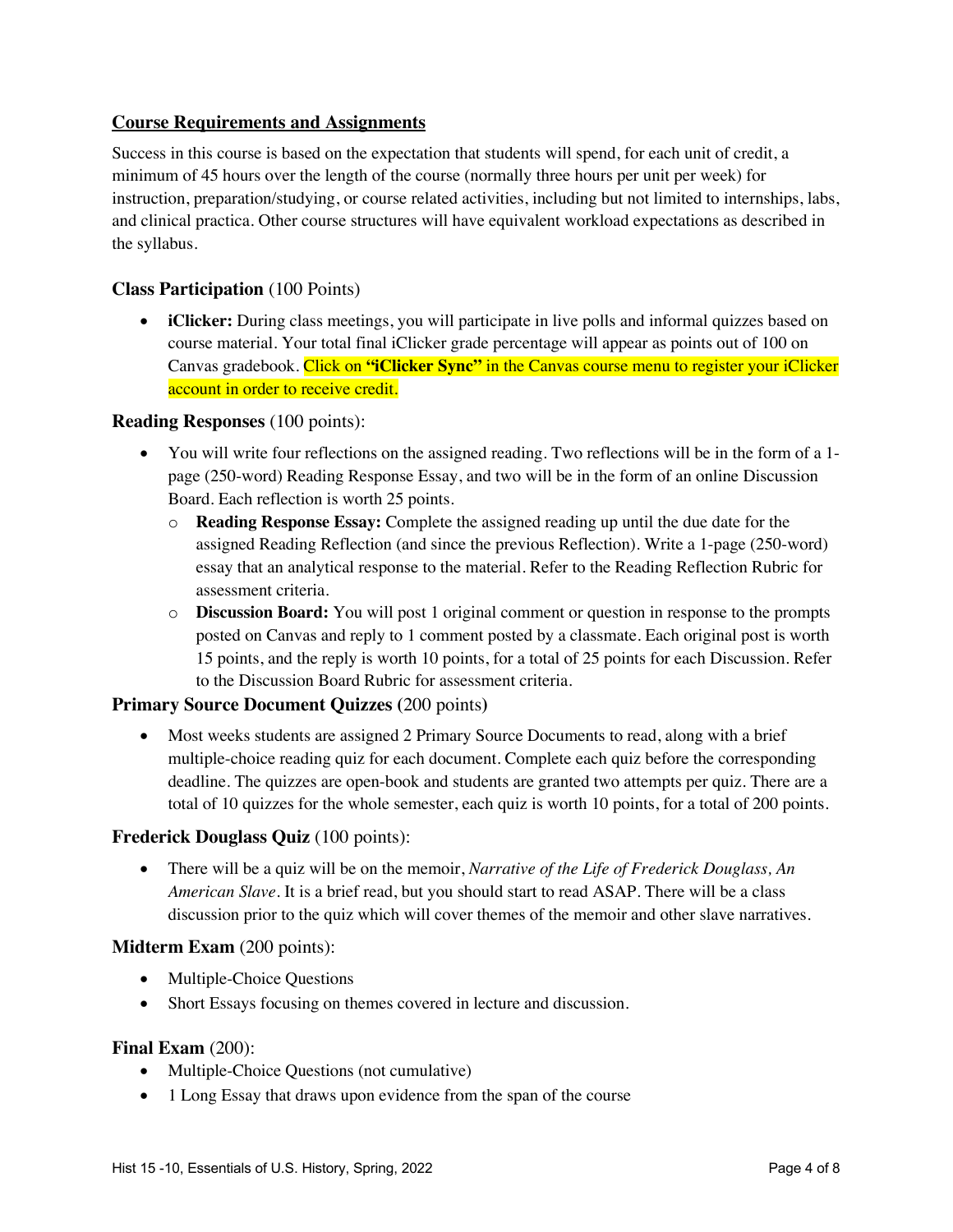# **Late Work Policy/ Extra Credit**

- Assignments submitted late will receive a 2% penalty for every day past the deadline.
- The Extra Credit Module will contain any extra credit opportunities for the semester.

| Grade          | Percentage | Points      |
|----------------|------------|-------------|
| A plus         | 96 to 100% | $864 - 900$ |
| A              | 93 to 95%  | $837 - 863$ |
| A minus        | 90 to 92%  | $810 - 836$ |
| B plus         | 86 to 89 % | $774 - 809$ |
| B              | 83 to 85%  | $747 - 775$ |
| <b>B</b> minus | 80 to 82%  | $720 - 746$ |
| $C$ plus       | 76 to 79%  | $684 - 713$ |
| C              | 73 to 75%  | $657 - 683$ |
| $C$ minus      | 70 to 72%  | $630 - 656$ |
| D plus         | 66 to 69%  | $594 - 629$ |
| D              | 63 to 65%  | $567 - 593$ |
| D minus        | 60 to 62%  | $540 - 566$ |

# **Grading Information**

| Assignments                                                   | Points |
|---------------------------------------------------------------|--------|
| <b>Class Participation</b><br>iClicker                        | 100    |
| <b>Primary Source Quizzes</b>                                 | 200    |
| <b>Reading Reflections</b><br><b>Essays &amp; Discussions</b> | 100    |
| <b>Frederick Douglass Quiz</b>                                | 100    |
| <b>Midterm</b>                                                | 200    |
| <b>Final Exam</b>                                             | 200    |
| <b>Total</b>                                                  | 900    |

# **Online Classroom Protocol**

- **Attend Every Class Meeting**: The weekly meetings will consist of discussion of the readings, workshops for building skills in reading and writing for history and reviewing the historical content. The presentation slides, video clips and any other media used during the class meetings will be posted to the corresponding weekly module. While attendance is not graded one method of assessing class participation will be through iClicker polls and quizzes which you can only partake during class.
- **View Recorded Lectures:** Every week, lectures on the assigned topics will be posted to the corresponding weekly module. You are expected to view these video lectures and be ready to discuss the material during the following class meeting. The Midterm and Final Exam will be largely based on the material from these lectures in addition to the weekly readings.
- **Communicate:** Contact Professor Meraz Cerna through Canvas *as early as possible before* the time an assignment is due if you need an extension. Exams cannot be made up *except* in the case of a **valid, documented reason**. **You will need a documentation to be officially excused.**
- **Be Civil and Courteous:** In a university setting, careful examination of evidence and consideration of diverse viewpoints should guide our study of history. All discussions, questions and opinions should be expressed in a respectful manner.
- **Come to Class Prepared**—Do the reading assignments listed in the syllabus for the week they are assigned. If you have read the chapter before class, the lecture will make more sense and you will be able to ask informed questions.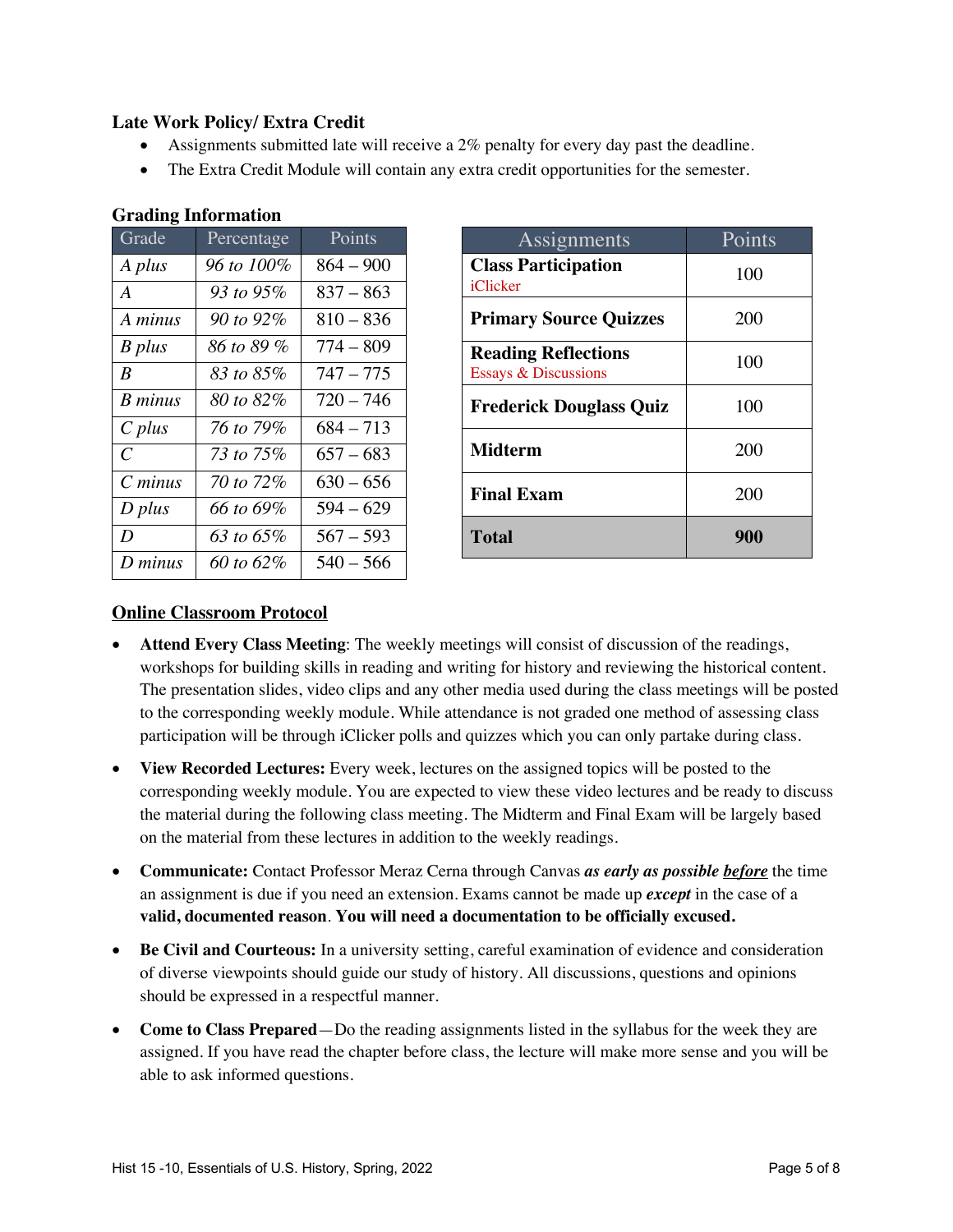**Etiquette for Online Learning:** Despite the obvious differences between in-person classes and remote learning, please approach this course with the same professionalism you would if you were attending on-campus.

- Please login to the online class session on time. Log in using your @SJSU account.
- By default, students will begin the session muted, but I encourage you to participate often.
- Refrain from prolonged chatting with other students during the lecture, whether or not it is visible to the rest of the class.
- Stay focused, keep from being distracted by your phone, music, web browsing, etc.
- Students may have cameras off during lecture, however, I encourage you to keep your camera turned on in order to help build a cohesive class community.
- Be sure to double-check your physical space, background noise, and yourself before turning on your device's camera or microphone in order to avoid distractions or possibly embarrassing or offensive situations.

# **Technical difficulties**

**Internet connection issues:** Canvas autosaves responses a few times per minute as long as there is an internet connection. If your internet connection is lost, Canvas will warn you but allow you to continue working on your exam. A brief loss of internet connection is unlikely to cause you to lose your work. However, a longer loss of connectivity or weak/unstable connection may jeopardize your exam.

**Other technical difficulties:** Immediately email the instructor a current copy of the state of your exam and explain the problem you are facing. Your instructor may not be able to respond immediately or provide technical support. However, the copy of your exam and email will provide a record of the situation.

**Contact the SJSU technical support for Canvas:** ecampus@sjsu.edu, (408) 924-2337**,**  https://www.sjsu.edu/ecampus/support/

# **Academic Dishonesty**

Students who are suspected of cheating during an exam will be referred to the Student Conduct and Ethical Development office and depending on the severity of the conduct, will receive a zero on the assignment or a grade of F in the course. Grade Forgiveness does not apply to courses for which the original grade was the result of a finding of academic dishonesty.

# **University Policies**

Per University Policy S16-9 *(http://www.sjsu.edu/senate/docs/S16-9.pdf)*, relevant university policy concerning all courses, such as student responsibilities, academic integrity, accommodations, dropping and adding, consent for recording of class, etc. and available student services (e.g. learning assistance, counseling, and other resources) are listed on Syllabus Information web page (http://www.sjsu.edu/gup/syllabusinfo), which is hosted by the Office of Undergraduate Education. Make sure to visit this page to review and be aware of these university policies and resources.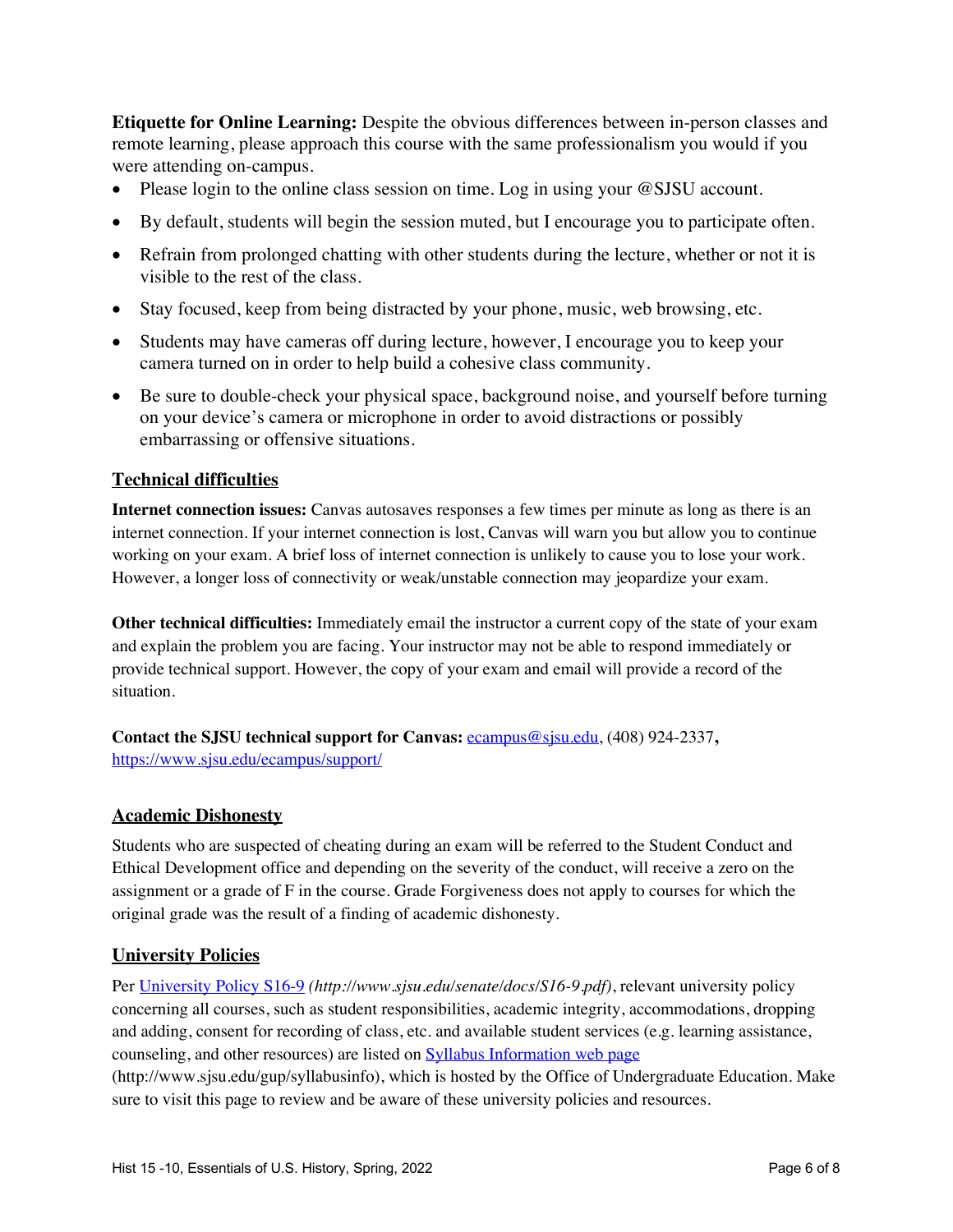# **Course Schedule:** Hist 15 – 10 / Essentials of U.S. History, Spring 2022

I will strive to keep to the schedule outlined here, however it is subject to change. Any anticipated changes will be announced with fair notice and the syllabus updated on Canvas.

| Week         | Date           | Lecture Topic                             | Readings & Assignments<br>Complete by the <b>Next</b> class meeting                                                                                                                                                                                                                                                           |  |
|--------------|----------------|-------------------------------------------|-------------------------------------------------------------------------------------------------------------------------------------------------------------------------------------------------------------------------------------------------------------------------------------------------------------------------------|--|
| 1            | Weds<br>$1/26$ | <b>Introductions</b>                      | Read for next week (2/02):<br>The American Yawp: Ch. 1. Sections 1-3<br>Due 2/02:<br>Introductory Discussion Board (Extra Credit)<br>$\bullet$                                                                                                                                                                                |  |
| 2            | 2/02           | <b>Native North</b><br><b>Americans</b>   | Read for next week (2/09):<br>The American Yawp: Ch. 2 Section 2 & Ch. 4 Sections 2-3<br>Due 2/09:<br>Primary Source Document Quizzes:<br>o Carel Allard, English Quakers Planting Tobacco on Barbados (1680)<br>Edmund White, Letter to Joseph Morton (1687)<br>$\circ$                                                      |  |
| $\mathbf{3}$ | 2/09           | <b>The Atlantic</b><br><b>Slave Trade</b> | Read for next week (2/16):<br>The American Yawp: Ch. 2 Sections 4-5 & Ch. 3 Sections 3-5,<br>Due 2/16:<br>Reading Response Essay 1<br>Primary Source Document Quizzes:<br>$\bullet$<br>o Canassatego, an Act of the Assembly of New York (1742)<br>General Assembly of Virginia, Suppressing Outlying Slave (1691)<br>$\circ$ |  |
| 4            | 2/16           | <b>British</b><br><b>Colonial America</b> | Read for next week (2/23):<br>The American Yawp: Ch. 4 Sections 4-6 & Ch. 5 Sections 1-3<br>Due 2/23:<br>Primary Source Document Quizzes:<br>$\bullet$<br>o Peter Oliver, Origin and Progress of the American Rebellion (1781)<br>o Thomas Paine, Common Sense (1776)                                                         |  |
| 5            | 2/23           | <b>The Road</b><br>to Revolution          | Read for next week (3/02):<br>The American Yawp: Ch. 5.4-6<br>Due 3/02:<br>Primary Source Document Quizzes:<br>o Abigail and John Adams, Correspondence (1776)<br>o Prince Hall, Petition for Freedom (1777)                                                                                                                  |  |
| 6            | 3/02           | <b>The American</b><br><b>Revolution</b>  | Read for next week (3/09):<br>The American Yawp: Ch. 6<br>Due 3/09:<br>Discussion Board 1<br>$\bullet$<br>Primary Source Document Quizzes:<br>$\bullet$<br>James Madison, Federalist Papers No. 10 & No. 51 (1787)<br>$\circ$<br>Thomas Jefferson, Notes on the State of Virginia (1781)<br>$\circ$                           |  |
| 7            | 3/09           | <b>The Constitution</b>                   | Midterm Exam: Multiple Choice Quiz & Essay Assignment<br>Due March 16 – 11:59pm (midnight)<br>٠                                                                                                                                                                                                                               |  |